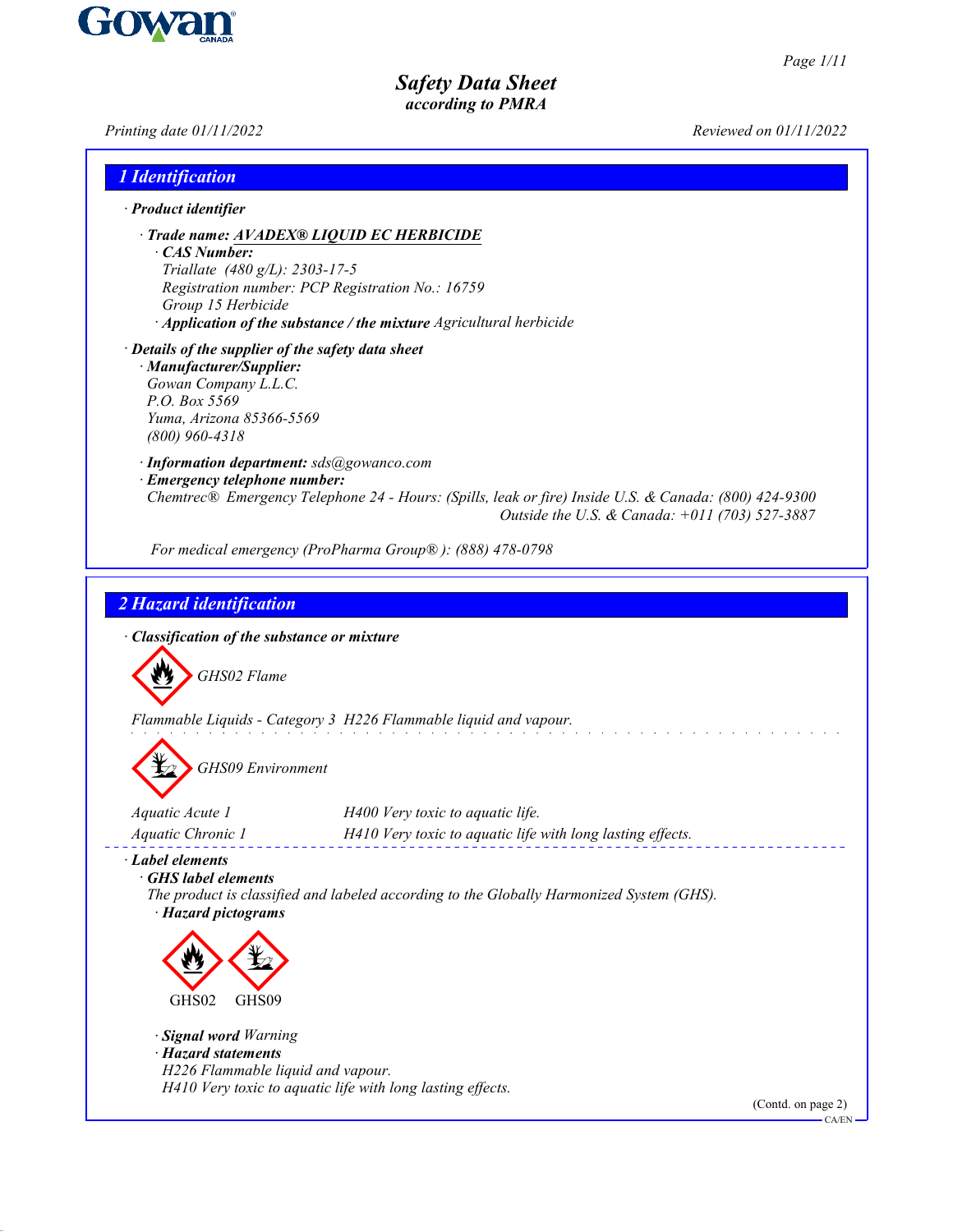*Printing date 01/11/2022 Reviewed on 01/11/2022*

## *Trade name: AVADEX® LIQUID EC HERBICIDE*

|                                                                                                                         | (Contd. of page 1)                                                                                                         |
|-------------------------------------------------------------------------------------------------------------------------|----------------------------------------------------------------------------------------------------------------------------|
| · Precautionary statements                                                                                              |                                                                                                                            |
| P210                                                                                                                    | Keep away from heat, hot surfaces, sparks, open flames and other ignition sources. No<br>smoking.                          |
| P233                                                                                                                    | Keep container tightly closed.                                                                                             |
| P <sub>240</sub>                                                                                                        | Ground and bond container and receiving equipment.                                                                         |
| P <sub>241</sub>                                                                                                        | Use explosion-proof [electrical/ventilating/lighting] equipment.                                                           |
| P <sub>242</sub>                                                                                                        | Use non-sparking tools.                                                                                                    |
| P243                                                                                                                    | Take actions to prevent static discharges.                                                                                 |
| P273                                                                                                                    | Avoid release to the environment.                                                                                          |
| P <sub>280</sub>                                                                                                        | Wear protective gloves/protective clothing/eye protection/face protection.                                                 |
|                                                                                                                         | P303+P361+P353 IF ON SKIN (or hair): Take off immediately all contaminated clothing. Rinse skin with<br>water [or shower]. |
| $P370 + P378$                                                                                                           | In case of fire: Use CO2, powder or water spray to extinguish.                                                             |
| P391                                                                                                                    | Collect spillage.                                                                                                          |
| $P403 + P235$                                                                                                           | Store in a well-ventilated place. Keep cool.                                                                               |
| <i>P501</i>                                                                                                             | Dispose of contents/container in accordance with local/regional/national/international<br>regulations.                     |
| <b>Hazard description:</b>                                                                                              |                                                                                                                            |
| <b>KEEP OUT OF REACH OF CHILDREN</b>                                                                                    |                                                                                                                            |
| <b>COMBUSTIBLE</b>                                                                                                      |                                                                                                                            |
| MAY CAUSE SKIN AND EYE IRRITATION.                                                                                      |                                                                                                                            |
| MAY BE HARMFUL IF SWALLOWED.                                                                                            |                                                                                                                            |
| <b>Classification system:</b>                                                                                           |                                                                                                                            |
| $\cdot$ NFPA ratings (scale 0 - 4)                                                                                      |                                                                                                                            |
| $Health = 1$<br>$Fire = 2$                                                                                              | $Reactivity = 0$                                                                                                           |
| <b>HAZARD INDEX:</b><br>4 Severe Hazard<br>3 Serious Hazard<br>2 Moderate Hazard<br>1 Slight Hazard<br>0 Minimal Hazard |                                                                                                                            |
| <b>Other hazards</b>                                                                                                    |                                                                                                                            |
| · PBT: Not applicable.<br>$\cdot vPvB$ : Not applicable.                                                                |                                                                                                                            |
|                                                                                                                         |                                                                                                                            |

# *3 Composition/Information on ingredients*

## *· Chemical characterization: Mixtures*

*· Description: Mixture of the substances listed below with nonhazardous additions.*

| · Dangerous components: |                                                                                                                                                                                                                                                                                                                        |                      |
|-------------------------|------------------------------------------------------------------------------------------------------------------------------------------------------------------------------------------------------------------------------------------------------------------------------------------------------------------------|----------------------|
| $CAS: 2303-17-5$        | $\boxed{\text{Triallate (ISO)}$ / diisopropylthiocarbamate de S-2,3,3-tri-chloroallyle                                                                                                                                                                                                                                 | $\frac{46.3\%}{w/w}$ |
|                         | Specific Target Organ Toxicity - Repeated Exposure - Category 2, H373;<br>Aquatic Acute 1, H400; Aquatic Chronic 1, H410; $\Diamond$ Acute Toxicity (Oral) -<br>Čategory 4, H302; Skin Sensitizer - Category 1, H317                                                                                                   |                      |
|                         | CAS: 64742-95-6 Solvent naphtha (petroleum), light arom.<br>Aspiration Hazard - Category 1, H304; 4 Aquatic Chronic 2, H411;<br>Acute Toxicity (Inhalation) - Category 4, H332; Specific Target Organ<br>Toxicity - Single Exposure - Category 3, H335; Flammable Liquids - Category 4,<br>H227; Aquatic Acute 2, H401 | $46.0\%$ w/w         |
|                         |                                                                                                                                                                                                                                                                                                                        |                      |

(Contd. on page 3)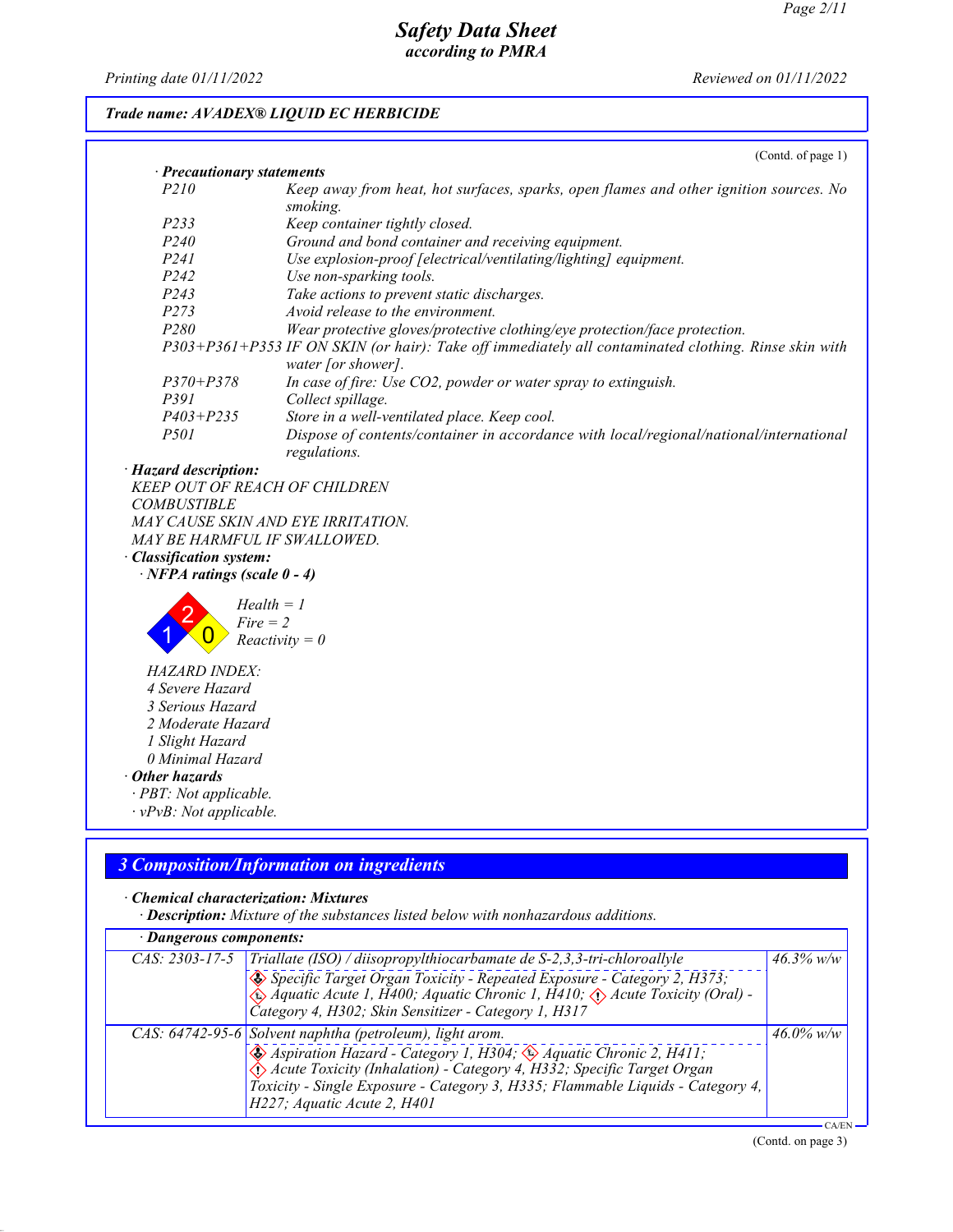*Printing date 01/11/2022 Reviewed on 01/11/2022*

## *Trade name: AVADEX® LIQUID EC HERBICIDE*

(Contd. of page 2)

## *4 First-aid measures*

#### *· Description of first aid measures*

#### *· General information:*

*Have the product container or label with you when calling a poison control center or doctor, or going for treatment.*

- *You may also contact 1-888-478-0798 for emergency medical treatment information.*
- *· After inhalation:*
- *Move person to fresh air.*
- *If person is not breathing, call 911 or an ambulance, then give artificial respiration, preferably mouth-to mouth if possible.*
- *Call poison control center or doctor for further treatment advice.*

#### *· After skin contact:*

- *Take off contaminated clothing.*
	- *Rinse skin immediately with plenty of water for 15-20 minutes.*
	- *Call a poison control center or doctor for treatment advice.*

#### *· After eye contact:*

- *Hold eye open and rinse slowly and gently with water for 15-20 minutes.*
	- *Remove contact lenses, if present, after first 5 minutes, then continue rinsing eyes.*
	- *Call a poison control center or doctor for treatment advice.*

#### *· After swallowing:*

- *Call a poison control center or doctor immediately for treatment advice.*
	- *Have person sip a glass of water if able to swallow.*
	- *Do not induce vomiting unless told to do so by a poison control center or doctor.*
	- *Do not give anything by mouth to an unconscious person.*

### *· Information for doctor:*

- *· Most important symptoms and effects, both acute and delayed No further relevant information available.*
- *· Indication of any immediate medical attention and special treatment needed*
- *This product contains petroleum distillates. Treat symptomatically.*

## *5 Fire-fighting measures*

#### *· Extinguishing media*

*· Suitable extinguishing agents:*

- *CO2, extinguishing powder or water spray. Fight larger fires with water spray or alcohol resistant foam. · For safety reasons unsuitable extinguishing agents: Water with full jet*
- *· Special hazards arising from the substance or mixture*

*During heating or in case of fire poisonous gases are produced.*

*· Advice for firefighters*

*· Protective equipment: Mouth respiratory protective device.*

## *6 Accidental release measures*

*· Personal precautions, protective equipment and emergency procedures*

*Do not use, pour, spill or store near heat or flame.Do not take internally.Do not get in eyes or on skin or on clothing.Wear a long-sleeved shirt and long pants, chemical-resistant gloves, socks and chemical-resistant footwear during mixing, loading, application, clean-up and repair. In addition, during clean-up and repair, wear either a respirator with a NIOSH/MSHA/BHSE approved organic-vapour-removing cartridge with a prefilter approved for pesticides OR a NIOSH/MSHA/BHSE-approved canister approved for pesticides.*

### *· Environmental precautions:*

*Do not allow product to reach sewage system or any water course.*

*Inform respective authorities in case of seepage into water course or sewage system.*

(Contd. on page 4)

 $CA/FN$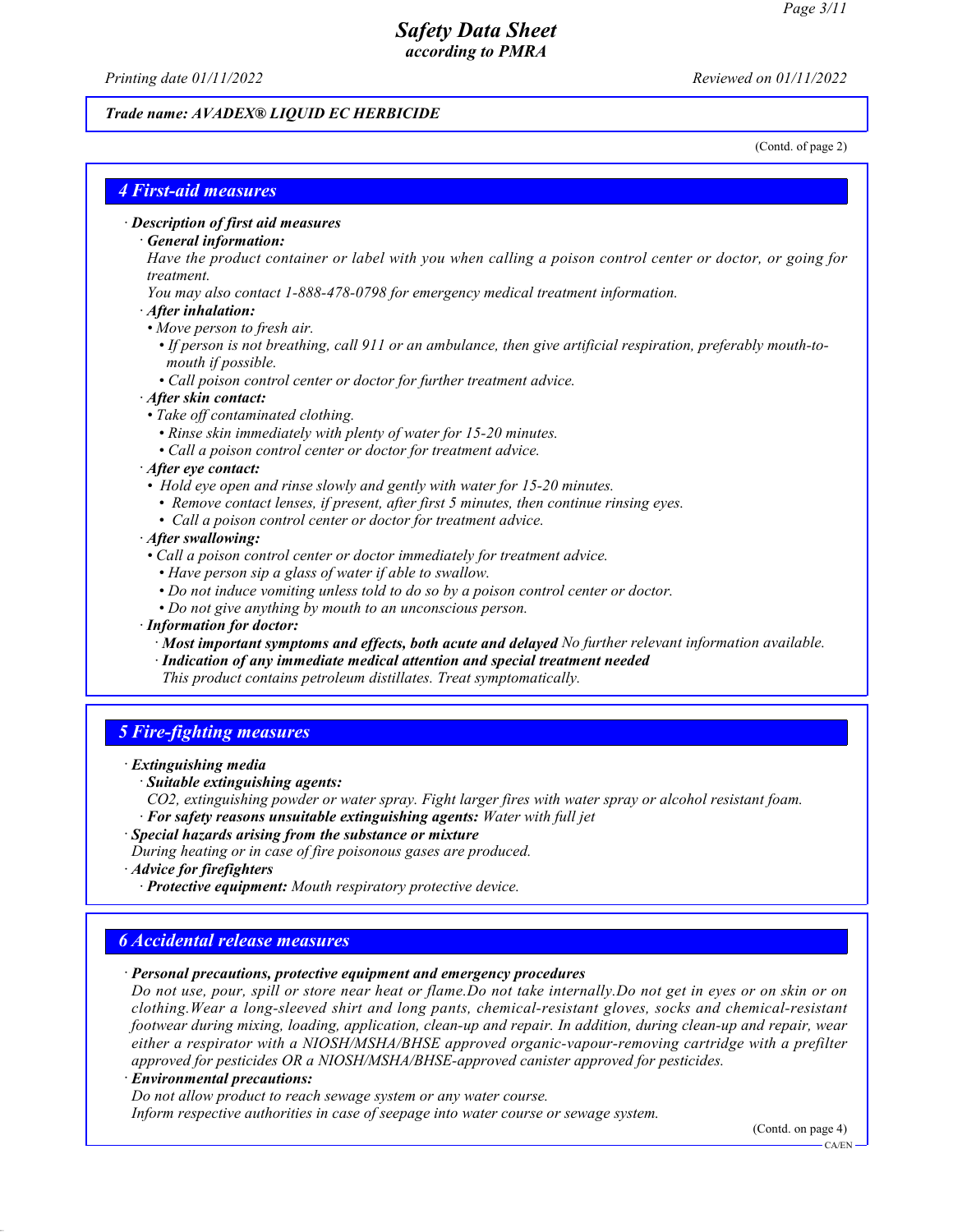*Printing date 01/11/2022 Reviewed on 01/11/2022*

## *Trade name: AVADEX® LIQUID EC HERBICIDE*

(Contd. of page 3)

*Do not allow to enter sewers/ surface or ground water.*

*· Methods and material for containment and cleaning up:*

*Absorb with liquid-binding material (sand, diatomite, acid binders, universal binders, sawdust). Dispose contaminated material as waste according to item 13. Ensure adequate ventilation.*

*· Reference to other sections*

*See Section 7 for information on safe handling.*

*See Section 8 for information on personal protection equipment.*

*See Section 13 for disposal information.*

# *7 Handling and storage*

#### *· Handling:*

#### *· Precautions for safe handling*

*Avoid contact with eyes, skin or clothing. Avoid breathing vapors or spray mist. User should wash hands before eating, drinking, chewing gum, using tobacco, or using the toilet. Do not use, pour, spill or store near heat or flame. Use only with adequate ventilation.*

*Do not apply directly to water, or to areas where surface water is present or to intertidal areas below the mean high water mark. Do not contaminate water when disposing of equipment washings.*

*· Information about protection against explosions and fires:*

*Keep ignition sources away - Do not smoke.*

*Protect against electrostatic charges.*

*Keep respiratory protective device available.*

#### *· Conditions for safe storage, including any incompatibilities*

*· Storage:*

*· Requirements to be met by storerooms and receptacles:*

*STORE ABOVE 32° F (0° C) TO KEEP FROM FREEZING.*

*Freezing will result in crystals, which settle to the bottom. If allowed to freeze, place in a warm room (72° F, 22° C) and gently shake the jug frequently for several days to dissolve crystals before using. For bulk containers, see the bulk container label for alternate storage information. Keep containers closed to prevent spills, evaporation and contamination.*

*· Information about storage in one common storage facility: Store away from foodstuffs.*

*· Further information about storage conditions: Keep receptacle tightly sealed.*

*· Specific end use(s) No further relevant information available.*

### *8 Exposure controls/ Personal protection*

*· Additional information about design of technical systems: No further data; see item 7.*

*· Control parameters*

*· Components with limit values that require monitoring at the workplace:*

*The product does not contain any relevant quantities of materials with critical values that have to be monitored at the workplace.*

*· Additional information: The lists that were valid during the creation were used as basis.*

### *· Exposure controls*

- *· Personal protective equipment:*
	- *· General protective and hygienic measures:*

*Keep away from foodstuffs, beverages and feed.*

*Immediately remove all soiled and contaminated clothing. Wash hands before breaks and at the end of work.*

*Store protective clothing separately.*

(Contd. on page 5)  $-CA/EN$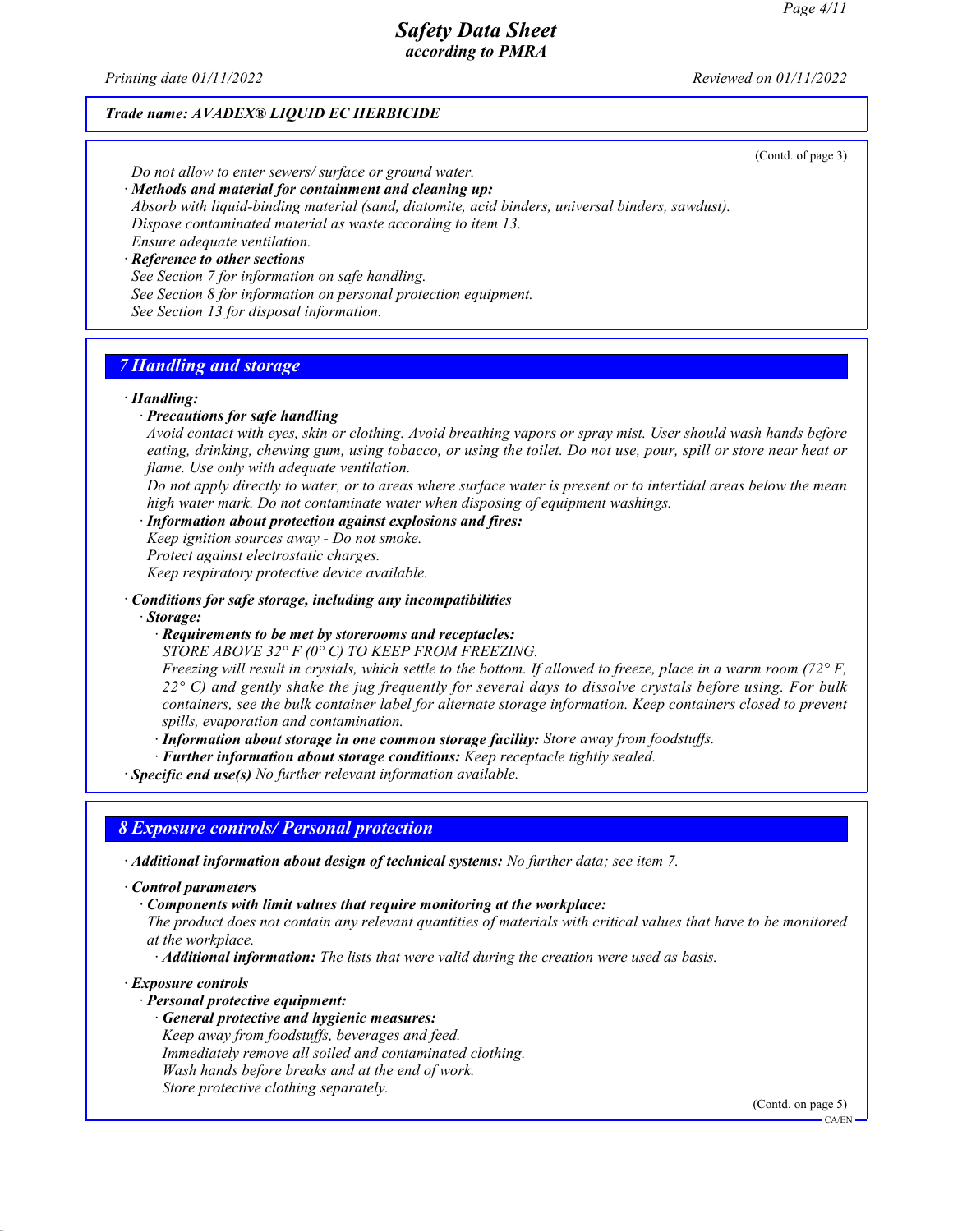(Contd. of page 4)

# *Safety Data Sheet according to PMRA*

*Printing date 01/11/2022 Reviewed on 01/11/2022*

## *Trade name: AVADEX® LIQUID EC HERBICIDE*

*· Breathing equipment:*

*In case of brief exposure or low pollution use respiratory filter device. In case of intensive or longer exposure use respiratory protective device that is independent of circulating air.*

*· Protection of hands:*



\_S*Protective gloves*

*The glove material has to be impermeable and resistant to the product/ the substance/ the preparation. Due to missing tests no recommendation to the glove material can be given for the product/ the preparation/ the chemical mixture.*

*Selection of the glove material on consideration of the penetration times, rates of diffusion and the degradation*

*· Material of gloves Chemical-resistant gloves.*

*· Penetration time of glove material*

*The exact break through time has to be found out by the manufacturer of the protective gloves and has to be observed.*

*· Eye protection:*



\_R*Tightly sealed goggles*

#### *· Body protection:*

*Wear a long-sleeved shirt and long pants, chemical-resistant gloves, socks and chemical-resistant footwear during mixing, loading, application, clean-up and repair. In addition, during clean-up and repair, wear either a respirator with a NIOSH/MSHA/BHSE approved organic-vapour-removing cartridge with a prefilter approved for pesticides OR a NIOSH/MSHA/BHSE-approved canister approved for pesticides.*

# *9 Physical and chemical properties*

| · Information on basic physical and chemical properties<br><b>General Information</b>   |                                  |                    |
|-----------------------------------------------------------------------------------------|----------------------------------|--------------------|
| $\cdot$ Appearance:                                                                     |                                  |                    |
| $\cdot$ Form:                                                                           | Liquid                           |                    |
| $\cdot$ Color:                                                                          | Amber to Brown                   |                    |
| $\cdot$ Odor:                                                                           | Characteristic                   |                    |
| · Odor threshold:                                                                       | Not determined.                  |                    |
| $\cdot$ pH-value at 20 °C (68 °F):                                                      | 5.2                              |                    |
| Change in condition<br>· Melting point/Melting range:<br>· Boiling point/Boiling range: | Undetermined.<br>160 °C (320 °F) |                    |
| · Flash point:                                                                          | 46 °C (114.8 °F)                 |                    |
| · <b>Flammability (solid, gaseous):</b> Not applicable.                                 |                                  |                    |
| · Ignition temperature:                                                                 | 450 °C (842 °F)                  |                    |
| $\cdot$ Decomposition temperature:                                                      | Not determined.                  |                    |
| Auto igniting:                                                                          | Product is not self-igniting.    |                    |
|                                                                                         |                                  | (Contd. on page 6) |
|                                                                                         |                                  | $CA/EN$ -          |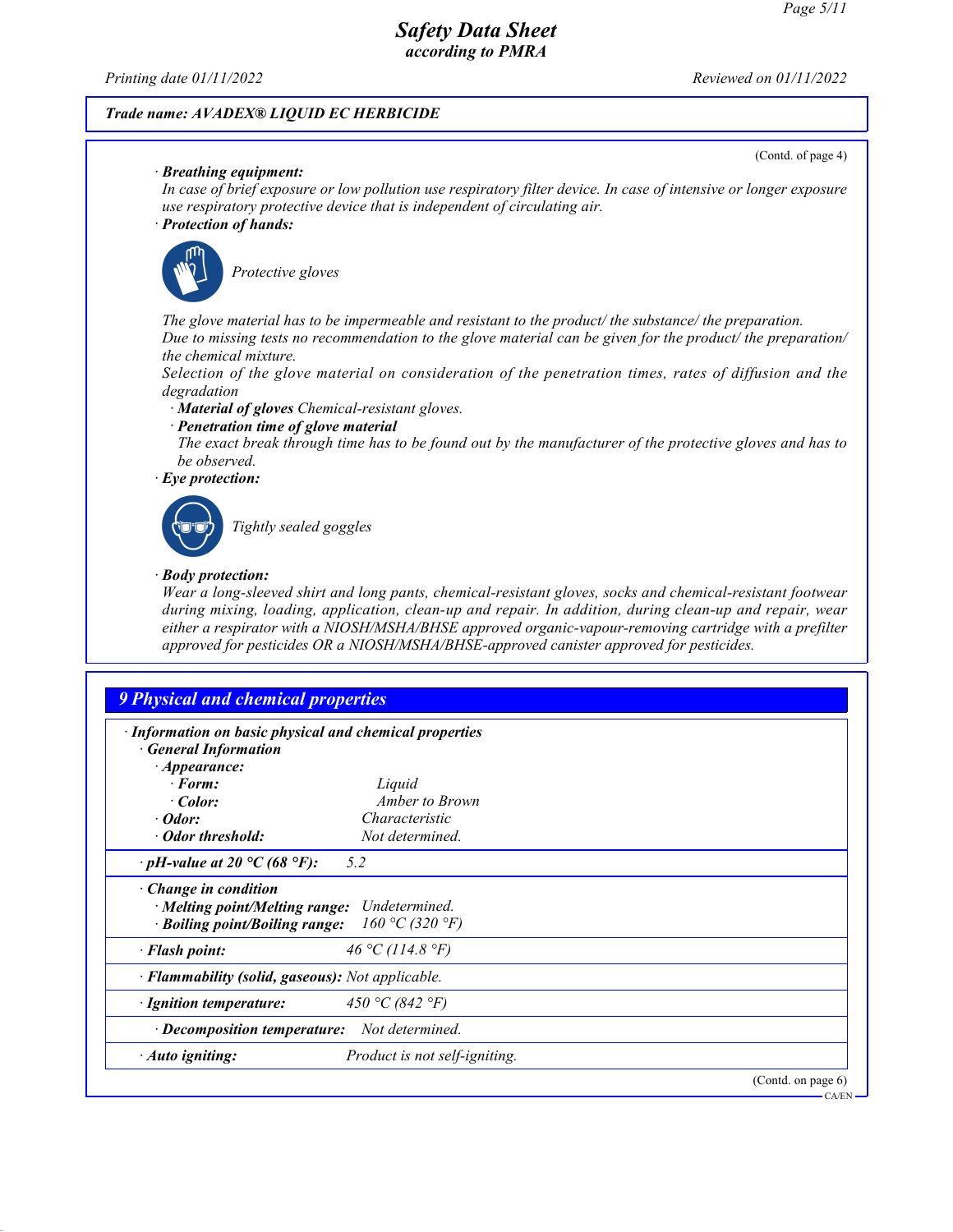*Printing date 01/11/2022 Reviewed on 01/11/2022*

## *Trade name: AVADEX® LIQUID EC HERBICIDE*

|                                          | (Contd. of page 5)                                                                            |
|------------------------------------------|-----------------------------------------------------------------------------------------------|
| · Danger of explosion:                   | Product is not explosive. However, formation of explosive air/vapor mixtures<br>are possible. |
| <i>Explosion limits:</i>                 |                                                                                               |
| $\cdot$ Lower:                           | Not determined                                                                                |
| $\cdot$ Upper:                           | Not determined.                                                                               |
| $\cdot$ <i>Vapor pressure:</i>           | Not determined.                                                                               |
| $\cdot$ Density at 20 °C (68 °F):        | $1.053$ g/cm <sup>3</sup> (8.78729 lbs/gal)                                                   |
| $\cdot$ Relative density                 | Not determined.                                                                               |
| $\cdot$ <i>Vapor density</i>             | Not determined.                                                                               |
| $\cdot$ Evaporation rate                 | Not determined.                                                                               |
| $\cdot$ Solubility in / Miscibility with |                                                                                               |
| $\cdot$ <i>Water:</i>                    | Dispersible.                                                                                  |
| $\cdot$ Other information                | No further relevant information available.                                                    |

## *10 Stability and reactivity*

*· Reactivity No further relevant information available.*

*· Chemical stability Stable under normal conditions*

*· Thermal decomposition / conditions to be avoided: No decomposition if used according to specifications.*

- *· Possibility of hazardous reactions No dangerous reactions known.*
- *· Conditions to avoid No further relevant information available.*
- *· Incompatible materials: No further relevant information available.*
- *· Hazardous decomposition products: No dangerous decomposition products known.*

# *11 Toxicological information*

*· Information on toxicological effects*

*· Acute toxicity:*

| $\cdot$ LD/LC50 values that are relevant for classification: |  |  |
|--------------------------------------------------------------|--|--|
|--------------------------------------------------------------|--|--|

| Oral   | LD50 | $2193$ mg/kg (rat)                       |
|--------|------|------------------------------------------|
| Dermal | LD50 | $\vert$ > 5000 mg/kg (rabbit)            |
|        |      | Inhalative $ LCS0/4 h  > 5.2 mg/l$ (rat) |

#### *· Primary irritant effect:*

*· on the skin: Slightly irritating*

*· on the eye: Moderately Irritating*

*· Sensitization: Sensitization possible through skin contact.*

*· Additional toxicological information:*

*The product shows the following dangers according to internally approved calculation methods for preparations:*

*Irritant*

*· Carcinogenic categories*

*· IARC (International Agency for Research on Cancer)*

*None of the ingredients are listed.*

(Contd. on page 7)

CA/EN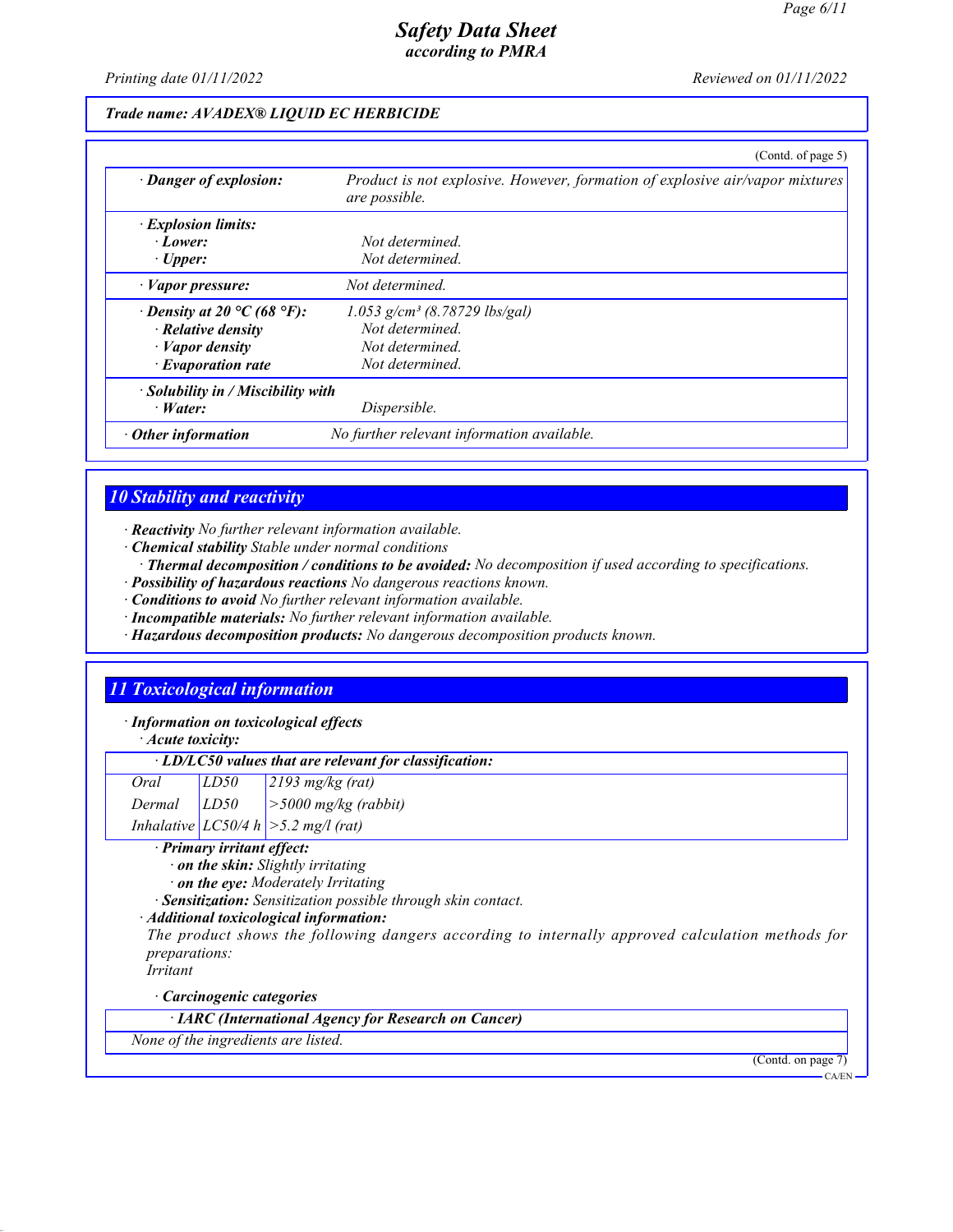*Printing date 01/11/2022 Reviewed on 01/11/2022*

*Trade name: AVADEX® LIQUID EC HERBICIDE*

(Contd. of page 6)

## *· NTP (National Toxicology Program)*

*None of the ingredients are listed.*

## *12 Ecological information*

#### *· Toxicity*

*This product contains a petroleum distillate which is moderately to highly toxic to aquatic organisms. Avoid contamination of aquatic habitats (such as lakes, rivers, sloughs, ponds, prairie potholes, creeks, marshes, streams, reservoirs, ditches and wetlands) estuaries and marine habitats during application. Do not contaminate irrigation or drinking water supplies or aquatic habitats through direct application, disposal of waste or cleaning equipment.*

- *· Aquatic toxicity: No further relevant information available.*
- *· Persistence and degradability No further relevant information available.*
- *· Behavior in environmental systems:*
	- *· Bioaccumulative potential No further relevant information available. · Mobility in soil No further relevant information available.*
- *· Results of PBT and vPvB assessment*
	- *· PBT: Not applicable.*
	- *· vPvB: Not applicable.*
- *· Other adverse effects No further relevant information available.*

### *13 Disposal considerations*

#### *· Waste treatment methods*

#### *· Recommendation:*

*Must not be disposed of together with household garbage. Do not allow product to reach sewage system. Wastes resulting from the use of this product that cannot be used or chemically reprocessed should be disposed of in a landfill approved for pesticide disposal or in accordance with applicable federal, provincial or municipal regulations. Keep out of drains, sewers, ditches and waterways.*

#### *· Uncleaned packagings:*

#### *· Recommendation:*

*Do not reuse this container for any purpose. This is a recyclable container, and is to be disposed of at a container collection site. Contact your local distributor/dealer or municipality for the location of the nearest collection site. Before taking the container to the collection site:*

*1. Triple- or pressure-rinse the empty container. Add the rinsings to the spray mixture in the tank.*

*2. Make the empty, rinsed container unsuitable for further use.*

*If there is no container collection site in your area, dispose of the container in accordance with provincial requirements.*

# *14 Transport information*

*· UN-Number*

*· DOT/TDG, ADR, IMDG, IATA UN1268*

*· UN proper shipping name*

(Contd. on page 8) CA/EN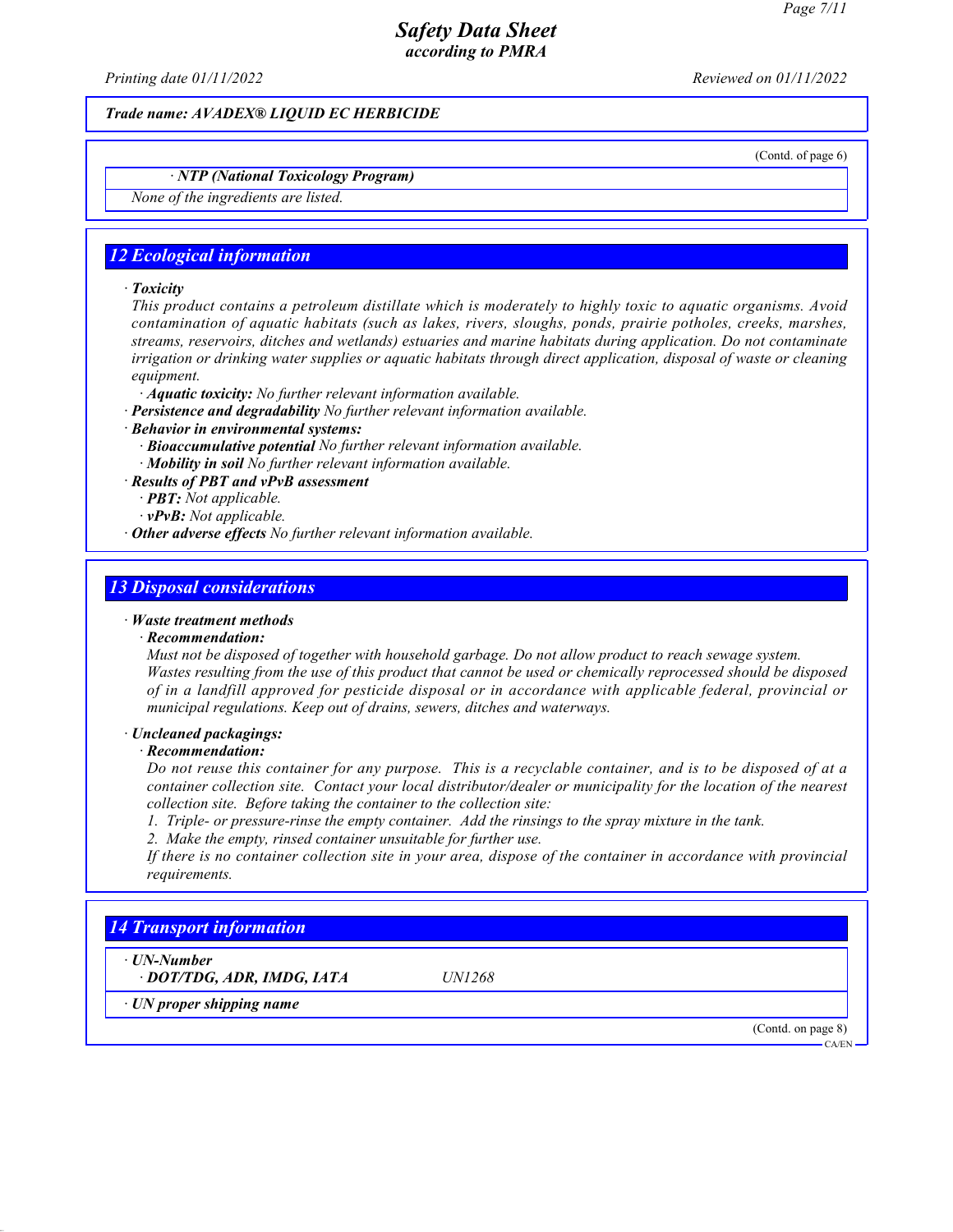*Printing date 01/11/2022 Reviewed on 01/11/2022*

# *Trade name: AVADEX® LIQUID EC HERBICIDE*

|                                                                                    | (Contd. of page 7)                                                                                                                                    |
|------------------------------------------------------------------------------------|-------------------------------------------------------------------------------------------------------------------------------------------------------|
| $\cdot$ DOT/TDG                                                                    | Packages less than 450 L                                                                                                                              |
|                                                                                    | Exemption TDG 1.33                                                                                                                                    |
|                                                                                    | Packakes greater than 450 L                                                                                                                           |
|                                                                                    | UN1268 PETROLEUM PRODUCTS, N.O.S. (Triallate, Solvent<br>naphtha), 3, PGIII                                                                           |
| $\cdot$ ADR, IATA                                                                  | 1268 PETROLEUM PRODUCTS, N.O.S. (Triallate, Solvent                                                                                                   |
|                                                                                    | naphtha)                                                                                                                                              |
| $\cdot$ IMDG                                                                       | 1268 PETROLEUM PRODUCTS, N.O.S. (Triallate, Solvent                                                                                                   |
|                                                                                    | naphtha), MARINE POLLUTANT                                                                                                                            |
| · Transport hazard class(es)                                                       |                                                                                                                                                       |
| · DOT/TDG (Transport dangerous goods):                                             |                                                                                                                                                       |
|                                                                                    |                                                                                                                                                       |
|                                                                                    |                                                                                                                                                       |
|                                                                                    |                                                                                                                                                       |
| · Class                                                                            | 3 Flammable liquids                                                                                                                                   |
| $\cdot$ Label                                                                      | $\overline{\mathbf{3}}$                                                                                                                               |
| $\cdot$ ADR, IMDG                                                                  |                                                                                                                                                       |
|                                                                                    |                                                                                                                                                       |
|                                                                                    |                                                                                                                                                       |
|                                                                                    |                                                                                                                                                       |
|                                                                                    |                                                                                                                                                       |
| · Class                                                                            | 3 Flammable liquids                                                                                                                                   |
| $\cdot$ Label                                                                      | 3                                                                                                                                                     |
| $\cdot$ <i>LATA</i>                                                                |                                                                                                                                                       |
|                                                                                    |                                                                                                                                                       |
|                                                                                    |                                                                                                                                                       |
|                                                                                    |                                                                                                                                                       |
|                                                                                    |                                                                                                                                                       |
|                                                                                    |                                                                                                                                                       |
| · Class<br>· Label                                                                 | 3 Flammable liquids<br>3                                                                                                                              |
|                                                                                    |                                                                                                                                                       |
| · DOT/TDG, ADR, IMDG, IATA                                                         | Ш                                                                                                                                                     |
|                                                                                    |                                                                                                                                                       |
|                                                                                    |                                                                                                                                                       |
|                                                                                    | Solvent naphtha (petroleum), light arom.                                                                                                              |
| · Marine pollutant:                                                                | Symbol (fish and tree)                                                                                                                                |
| <b>Special marking (ADR):</b>                                                      | Symbol (fish and tree)                                                                                                                                |
| · Packing group<br>· Environmental hazards:<br><b>Special precautions for user</b> | Warning: Flammable liquids                                                                                                                            |
| $\cdot$ Hazard identification number (Kemler code): 30                             |                                                                                                                                                       |
| · EMS Number:                                                                      | $F-E, S-E$                                                                                                                                            |
| · Stowage Category                                                                 | A                                                                                                                                                     |
| Transport in bulk according to Annex II of<br><b>MARPOL73/78 and the IBC Code</b>  | Product contains environmentally hazardous substances: Triallate<br>$(ISO)$ / diisopropylthiocarbamate de S-2,3,3-tri-chloroallyle,<br>Not applicable |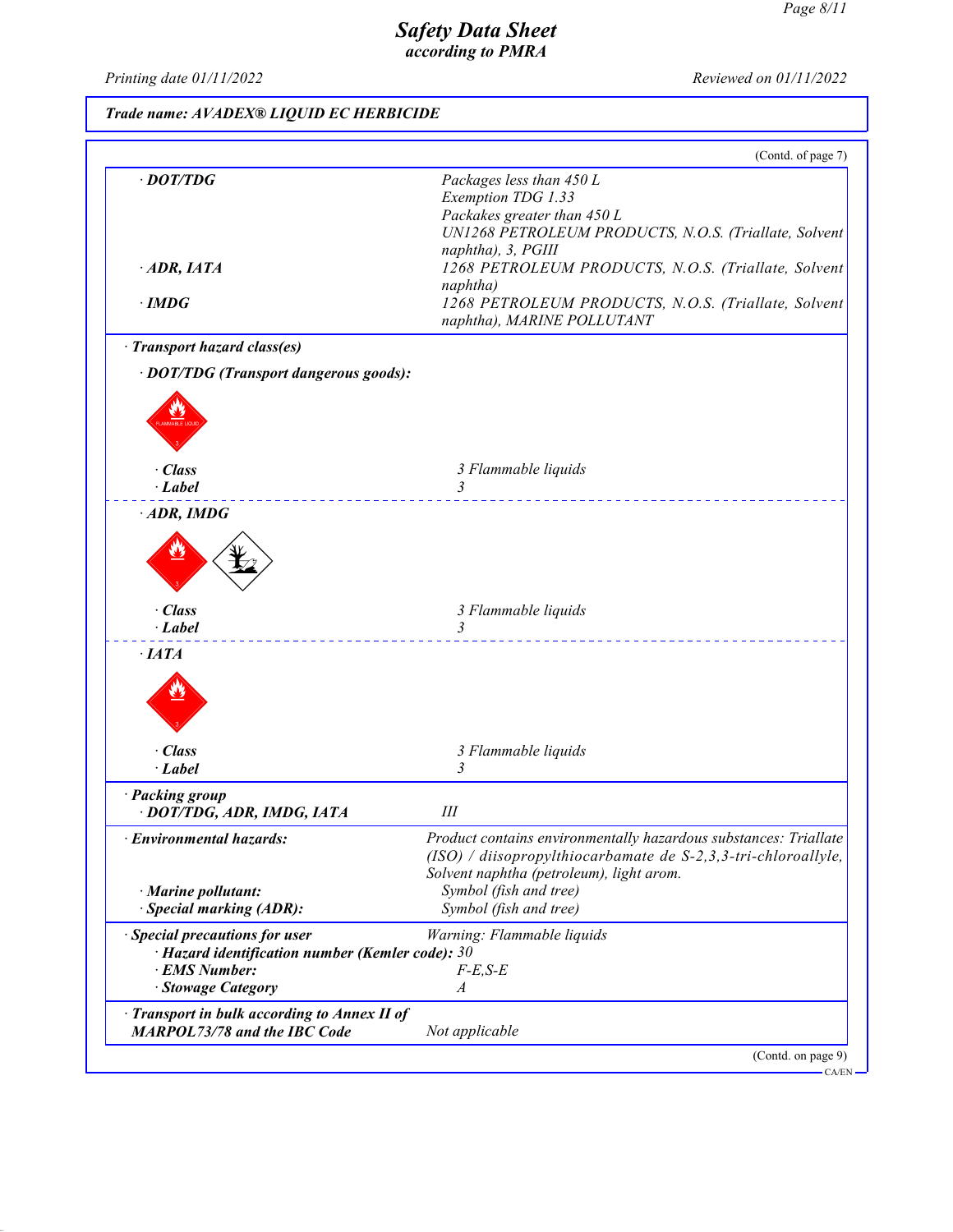*Printing date 01/11/2022 Reviewed on 01/11/2022*

## *Trade name: AVADEX® LIQUID EC HERBICIDE*

|                                                                             | (Contd. of page 8)                                                                                                                                           |
|-----------------------------------------------------------------------------|--------------------------------------------------------------------------------------------------------------------------------------------------------------|
| · Transport/Additional information:                                         |                                                                                                                                                              |
| · DOT/TDG<br>• Quantity limitations                                         | On passenger aircraft/rail: $60 L$<br>On cargo aircraft only: 220 L                                                                                          |
| $·$ <i>ADR</i><br>$\cdot$ Excepted quantities (EQ)                          | Code: El<br>Maximum net quantity per inner packaging: 30 ml<br>Maximum net quantity per outer packaging: 1000 ml                                             |
| $\cdot$ IMDG<br>Limited quantities (LQ)<br>$\cdot$ Excepted quantities (EQ) | 5L<br>Code: El<br>Maximum net quantity per inner packaging: 30 ml<br>Maximum net quantity per outer packaging: 1000 ml                                       |
| · UN "Model Regulation":                                                    | Packages less than 450 L<br>Exemption TDG 1.33<br>Packakes greater than 450 L<br>UN1268 PETROLEUM PRODUCTS, N.O.S. (Triallate, Solvent<br>naphtha), 3, PGIII |

## *15 Regulatory information*

*· Safety, health and environmental regulations/legislation specific for the substance or mixture · SARA Title III*

*· Section 355 (extremely hazardous substances):*

*None of the ingredients are listed.*

*· Section 313 (Specific toxic chemical listings):*

*CAS: 2303-17-5 Triallate (ISO) / diisopropylthiocarbamate de S-2,3,3-tri-chloroallyle*

*· TSCA (Toxic Substances Control Act):*

*CAS: 64742-95-6 Solvent naphtha (petroleum), light arom.*

*· Canadian substance listings:*

*· Canadian Domestic Substances List (DSL)*

*None of the ingredients are listed.*

*· Canadian Ingredient Disclosure list (limit 0.1%)*

*None of the ingredients are listed.*

*· Canadian Ingredient Disclosure list (limit 1%)*

*None of the ingredients are listed.*

*· GHS label elements*

*The product is classified and labeled according to the Globally Harmonized System (GHS). · Hazard pictograms*



*· Signal word Warning*

(Contd. on page 10)

CA/EN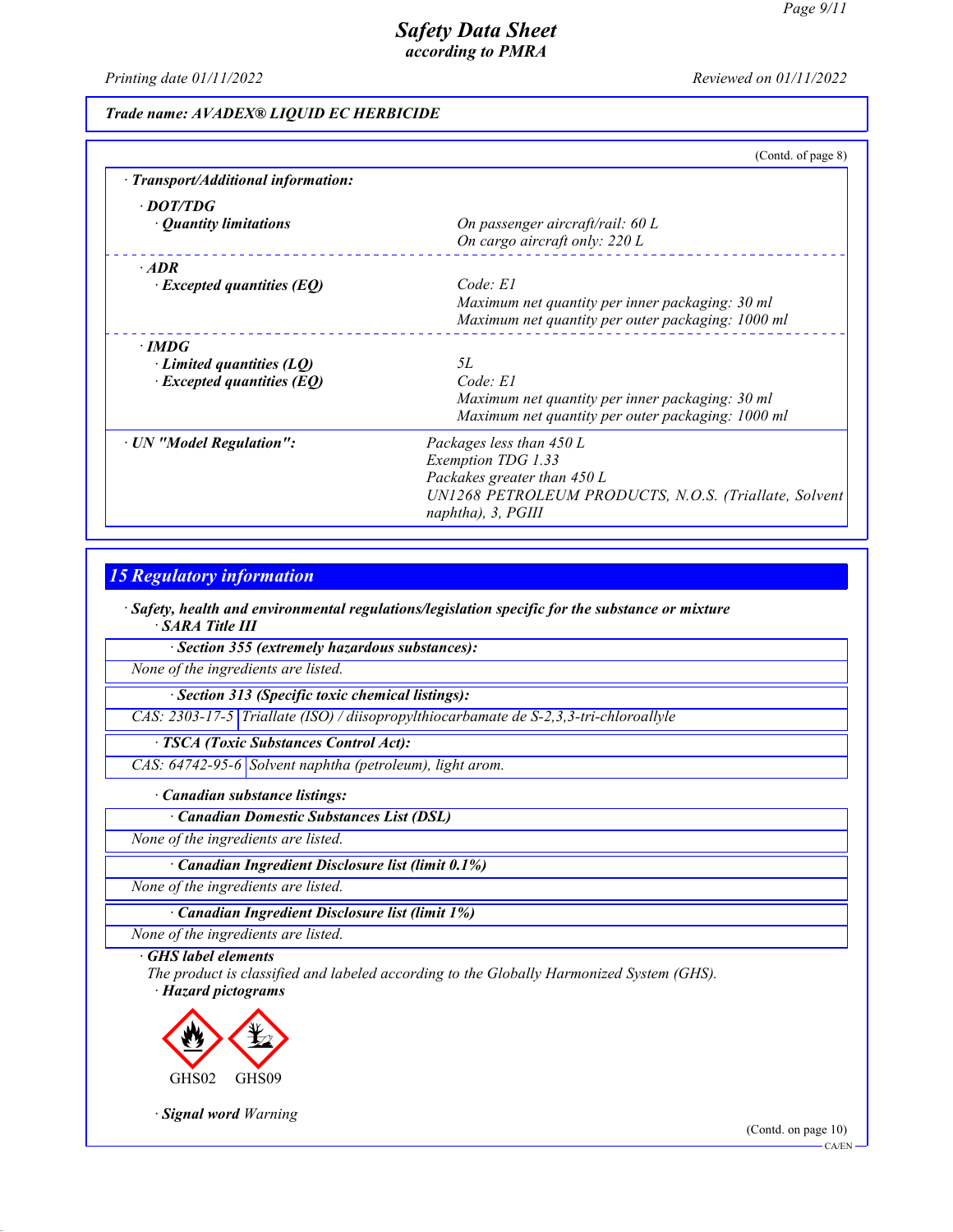*Printing date 01/11/2022 Reviewed on 01/11/2022*

#### *Trade name: AVADEX® LIQUID EC HERBICIDE*

|                                                                                                                                                                                                                                                                                                                                                                                                                        | (Contd. of page 9)                                                                                                         |
|------------------------------------------------------------------------------------------------------------------------------------------------------------------------------------------------------------------------------------------------------------------------------------------------------------------------------------------------------------------------------------------------------------------------|----------------------------------------------------------------------------------------------------------------------------|
| · Hazard statements                                                                                                                                                                                                                                                                                                                                                                                                    |                                                                                                                            |
|                                                                                                                                                                                                                                                                                                                                                                                                                        | H226 Flammable liquid and vapour.                                                                                          |
|                                                                                                                                                                                                                                                                                                                                                                                                                        | H410 Very toxic to aquatic life with long lasting effects.                                                                 |
| · Precautionary statements                                                                                                                                                                                                                                                                                                                                                                                             |                                                                                                                            |
| <i>P210</i>                                                                                                                                                                                                                                                                                                                                                                                                            | Keep away from heat, hot surfaces, sparks, open flames and other ignition sources. No<br>smoking.                          |
| P233                                                                                                                                                                                                                                                                                                                                                                                                                   | Keep container tightly closed.                                                                                             |
| <i>P240</i>                                                                                                                                                                                                                                                                                                                                                                                                            | Ground and bond container and receiving equipment.                                                                         |
| P <sub>24</sub> 1                                                                                                                                                                                                                                                                                                                                                                                                      | Use explosion-proof [electrical/ventilating/lighting] equipment.                                                           |
| P <sub>242</sub>                                                                                                                                                                                                                                                                                                                                                                                                       | Use non-sparking tools.                                                                                                    |
| P <sub>243</sub>                                                                                                                                                                                                                                                                                                                                                                                                       | Take actions to prevent static discharges.                                                                                 |
| P273                                                                                                                                                                                                                                                                                                                                                                                                                   | Avoid release to the environment.                                                                                          |
| P <sub>280</sub>                                                                                                                                                                                                                                                                                                                                                                                                       | Wear protective gloves/protective clothing/eye protection/face protection.                                                 |
|                                                                                                                                                                                                                                                                                                                                                                                                                        | P303+P361+P353 IF ON SKIN (or hair): Take off immediately all contaminated clothing. Rinse skin with<br>water [or shower]. |
| $P370 + P378$                                                                                                                                                                                                                                                                                                                                                                                                          | In case of fire: Use CO2, powder or water spray to extinguish.                                                             |
| P391                                                                                                                                                                                                                                                                                                                                                                                                                   | Collect spillage.                                                                                                          |
| $P403 + P235$                                                                                                                                                                                                                                                                                                                                                                                                          | Store in a well-ventilated place. Keep cool.                                                                               |
| <i>P501</i>                                                                                                                                                                                                                                                                                                                                                                                                            | Dispose of contents/container in accordance with local/regional/national/international<br>regulations.                     |
| $\mathbf{A} \mathbf{A} \mathbf{A} \mathbf{A} \mathbf{A} \mathbf{A} \mathbf{A} \mathbf{A} \mathbf{A} \mathbf{A} \mathbf{A} \mathbf{A} \mathbf{A} \mathbf{A} \mathbf{A} \mathbf{A} \mathbf{A} \mathbf{A} \mathbf{A} \mathbf{A} \mathbf{A} \mathbf{A} \mathbf{A} \mathbf{A} \mathbf{A} \mathbf{A} \mathbf{A} \mathbf{A} \mathbf{A} \mathbf{A} \mathbf{A} \mathbf{A} \mathbf{A} \mathbf{A} \mathbf{A} \mathbf{A} \mathbf{$ |                                                                                                                            |

#### *· National regulations:*

*· Additional classification according to Decree on Hazardous Materials:*

*Read the label, authorized under the Pest Control Products Act, prior to using or handling the pest control product.*

*There are Canada-specific environmental requirements for handling, use, and disposal of this pest control product that are indicated on the label.*

*· Chemical safety assessment: A Chemical Safety Assessment has not been carried out.*

## *16 Other information*

*This information is based on our present knowledge. However, this shall not constitute a guarantee for any specific product features and shall not establish a legally valid contractual relationship.*

#### *· Relevant phrases*

*H227 Combustible liquid. H302 Harmful if swallowed. H304 May be fatal if swallowed and enters airways. H317 May cause an allergic skin reaction. H332 Harmful if inhaled. H335 May cause respiratory irritation. H373 May cause damage to organs through prolonged or repeated exposure. H400 Very toxic to aquatic life. H401 Toxic to aquatic life. H410 Very toxic to aquatic life with long lasting effects. H411 Toxic to aquatic life with long lasting effects.*

*· Department issuing SDS: Supply Chain*

*· Contact: sds@gowanco.com*

*· Date of the latest revision of the safety data sheet 01/11/2022 / -*

*· Abbreviations and acronyms:*

*IMDG: International Maritime Code for Dangerous Goods*

*DOT: US Department of Transportation*

*IATA: International Air Transport Association*

*EINECS: European Inventory of Existing Commercial Chemical Substances*

(Contd. on page 11)

CA/EN